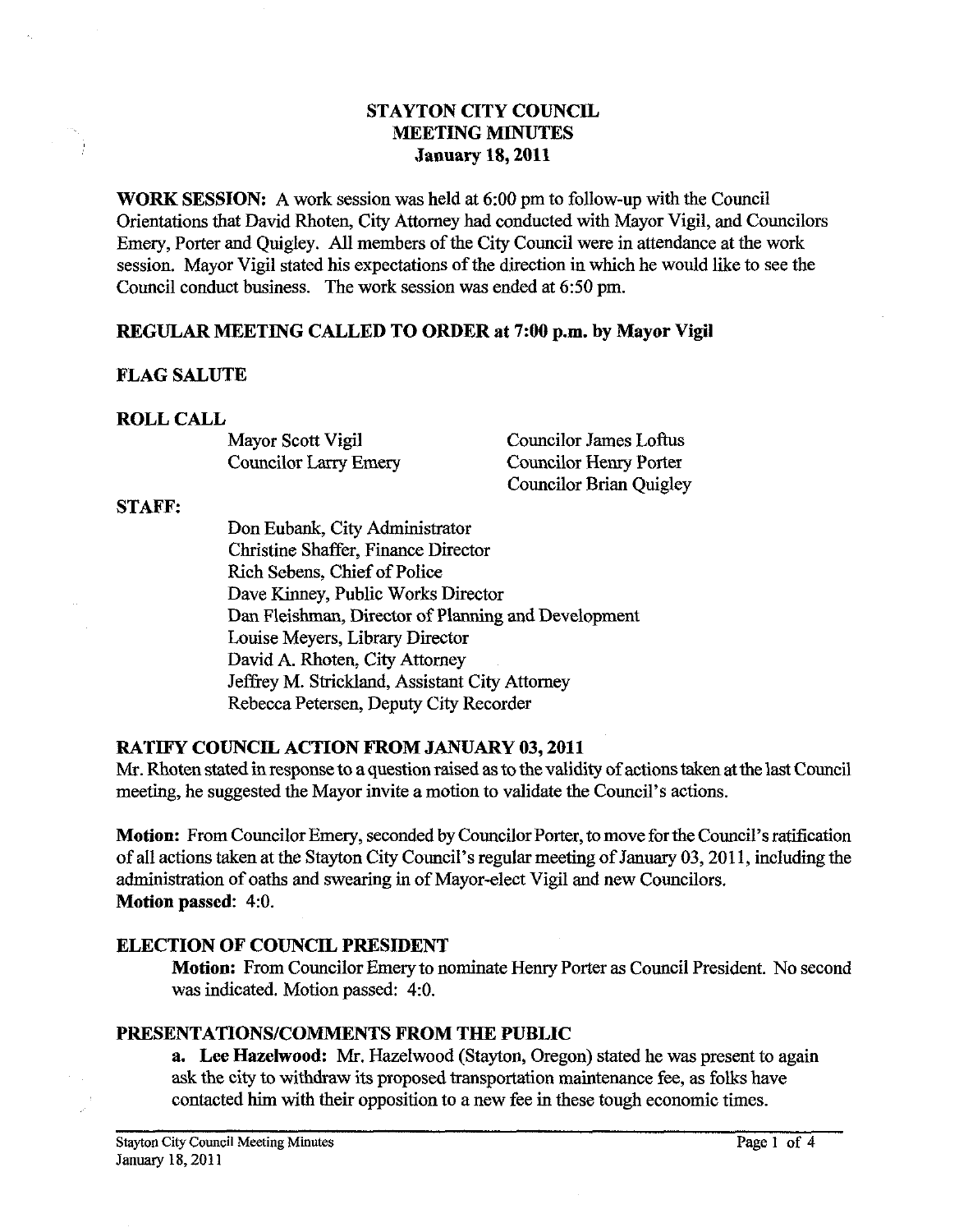**b. Kent Hazelwood:** Mr. Hazelwood (Stayton, Oregon) presented a handout as to what \$72,000 would buy for the City, which is the amount of money that would be collected from a Transportation Maintenance Fee. Since the amount is not much and would not go very far, he suggested the city prepare a bond measure to give facts to the general public as to what they would be paying for. If you're going to do the program do it right, he said.

**c. SPOTLIGHT: Senate Bill 737 Provisional Data Results, Presented by Brenda Kuiken, Sewer System Supervisor:** Ms. Kuiken reviewed the staff memorandum included in the packet materials regarding reducing the discharge of the P3-listed pollutants that are found in the City's effluent. Residents can lessen their impact by using less pollutants for household cleaning, less chemicals and herbicides in their yard, be aware of where they are disposing their pesticides, and to use drop off programs for collection and disposal of medications.

### **ANNOUNCEMENTS**

**a. Additions to the Agenda:** None.

### **CONSENT AGENDA**

- **a. City Council Meeting Minutes of January 03,2011**
- **b. Regional Automated Informational Network (RAIN) Agreement**

**Motion:** From Councilor Porter, seconded by Councilor Emery, to approve the consent agenda as presented. **Motion passed:** 4:O.

### **PUBLIC HEARINGS -None.**

### **UNFINISHED BUSINESS -None.**

**NEW BUSINESS -None.** 

### **STAFFICOMMISSION REPORTS**

### **Finance Director's Report** - **Christine Shaffer**

**a. December 2010 Monthly Finance Department Report:** Ms. Shaffer stated that the revenues are coming in, and the City is keeping expenditures as low as possible for this time of year. The Finance Department is gearing up for next budget season.

### **Chief of Police's Report** - **Rich Sebens**

**a. Statistical Report December 2010** & **Year End Report:** Chief Sebens reviewed his staff report included in the packet materials. The Police Advisory Board is up and running, the prescription drug take back program was successful this past year and the City is looking at a permanent location for a box to collect medications on a permanent basis. National Night Out and BBQ in the parks were also conducted this past year.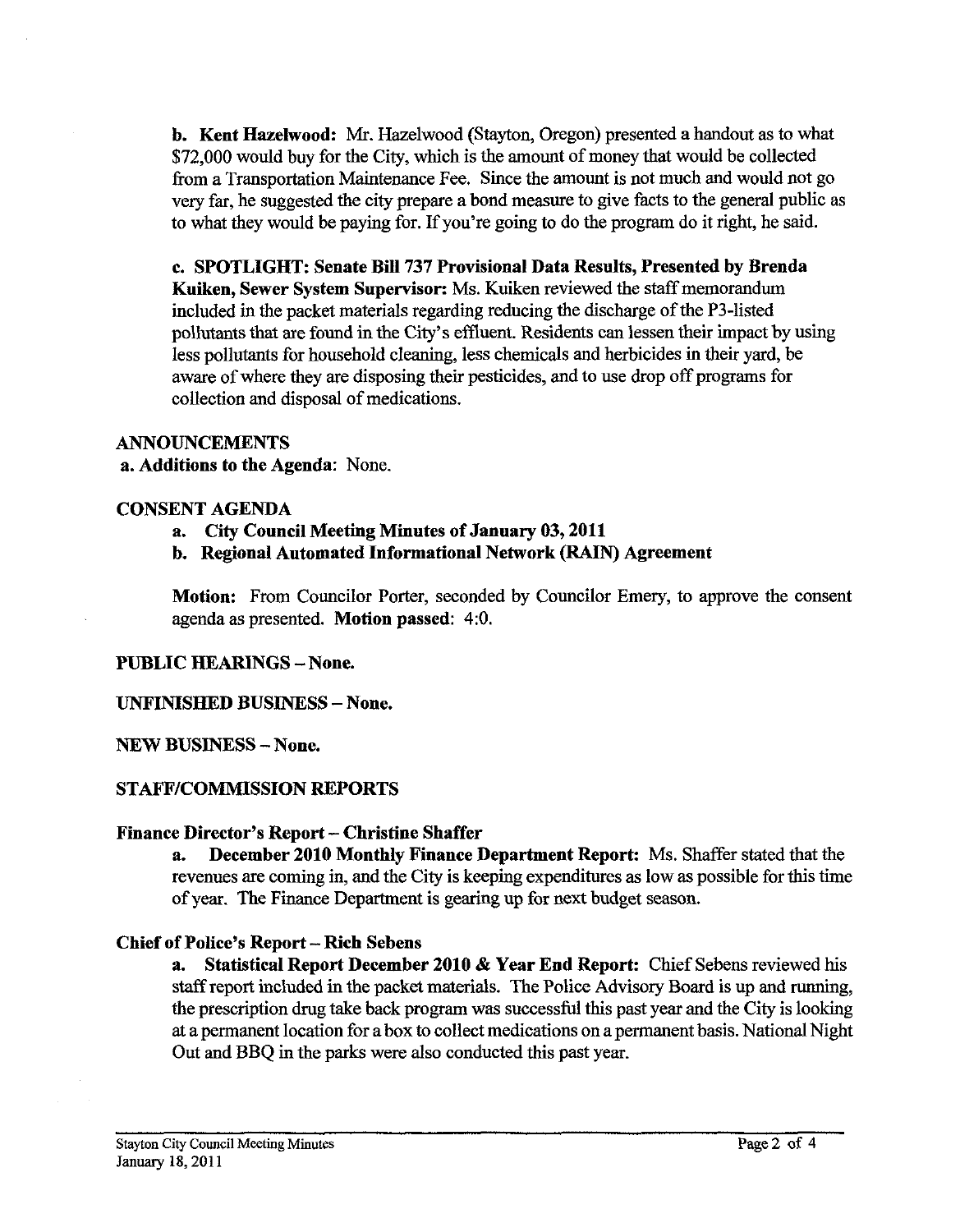## **Public Works Director's Report -Dave Kinney**

**a. December 2010 Operating Report: Mr.** Kinney reviewed various components of the monthly operating report, and key activities of the various facilities.

**b. Future Public Works Projects: Mr.** Kinney pointed out the list of large projects the Public Works Department will be working on this year. Councilor Emery stated the railroad track on Wilco Road, mud pond located at A&W<sub>r</sub> and Santiam Station all need to be repaired and asked if there was funding available for these areas  $\sqrt{\frac{\text{O}}{11}}$ **&u~i~** ~t D-@- *at* 

Mayor Vigil asked if the City had any problems with the river being high recently. Mr. Kinney stated part of the Riverfront Park site behind the well building was affected. The city does not use the power canal as a water source during this type of turbidity, and the production of the well would be higher, he said.

# **Pool Manager's Report** - **Rebekah Meeks**

**a. December 2010 Operating Report:** Ms. Meeks stated last month the statistics were good for the pool. The Triathlon is coming along and the City is working with SCTC. Individuals can register on line at the city's website, and the number of participants will be capped to 200.

### **Library Director's Report** - **Louise Meyers**

**a. December 2010 Activities/Statistics:** Ms. Meyers reviewed the monthly report for the Library.

# **PRESENTATIONS/COMMENTS FROM THE PUBLIC** - **None.**

# **BUSINESS FROM THE CITY ADMINISTRATOR**

**a. Meeting Reminders: Mr.** Eubank reminded Council members of the upcoming Town Hall Forum January 20, 2011, Santiam Memorial Hospital,  $6:30 - 8:00$  pm, and a Work Session that is scheduled for Monday, January 31, 2011, E.G. Siegmund Meeting Room, 7:00 pm, re: PEG Proposal.

### **BUSINESS FROM THE MAYOR**

# a. Reappointment of Griffin Green to the Park & Recreation Board

**Motion:** From Councilor Quigley, seconded by Councilor Porter, to ratify Griffin Green's appointment to the Park & Recreation Board. **Motion passed:** 4:O.

### **b. Liaison Positions**

- **North Santiam School District:** Dave Kinney will keep the Council updated on school issues.
- **Regional Transportation Authority (SRA):** Councilor Emery will serve as the Council Liaison to this committee.
- **Santiam Communications Council:** Councilor Quigley volunteered to serve as the Council Liaison for this committee.